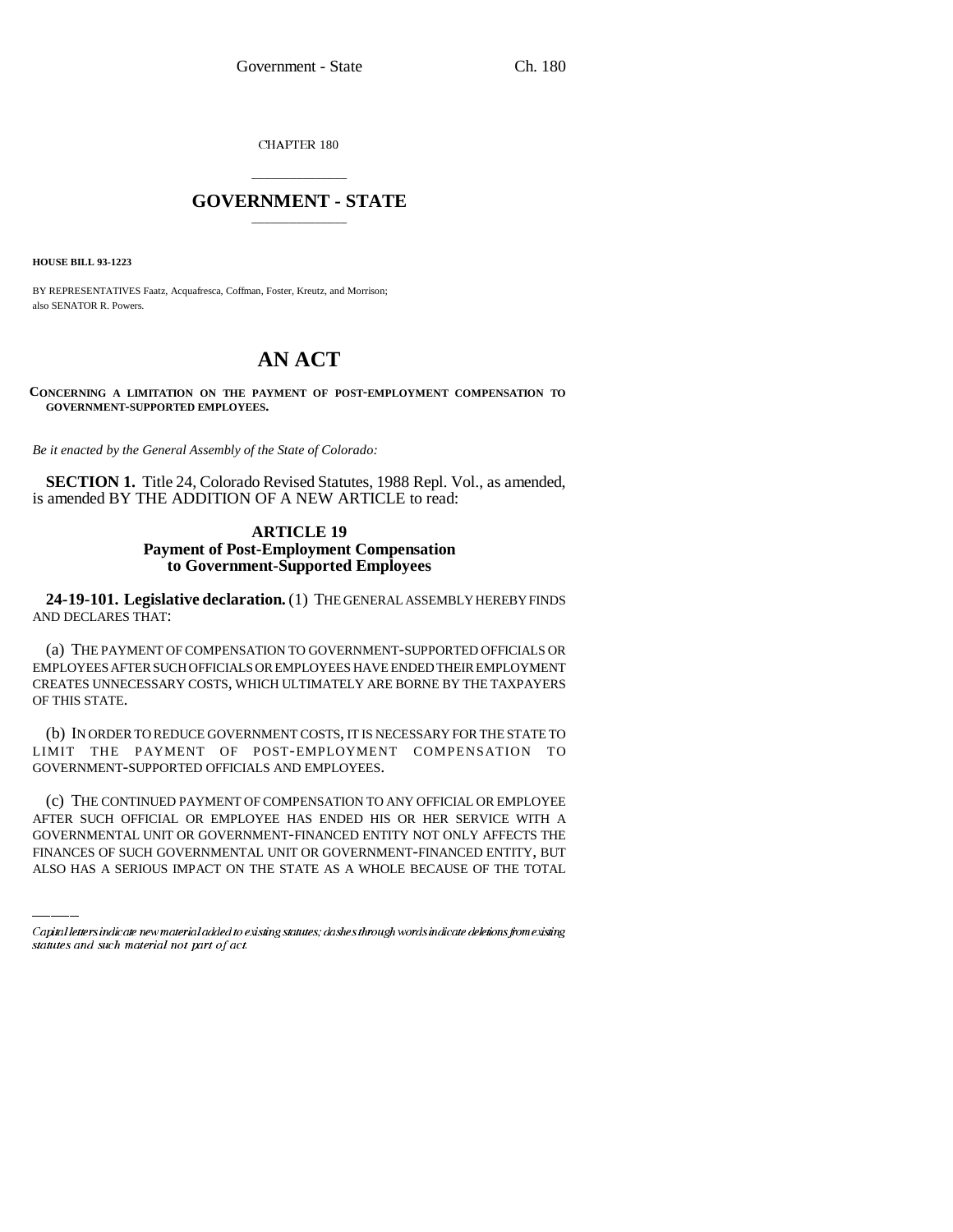#### Ch. 180 Government - State

EFFECT OF SUCH COMPENSATION PAYMENT ARRANGEMENTS ON THE ABILITY OF STATE AND LOCAL GOVERNMENTS TO PROVIDE SERVICES USING THE SCARCE RESOURCES THAT ARE AVAILABLE. FURTHER, THE GENERAL ASSEMBLY FINDS AND DECLARES THAT THE PROVISION OF LARGE PAYMENTS TO GOVERNMENT-SUPPORTED OFFICIALS AND EMPLOYEES AFTER THEIR EMPLOYMENT HAS ENDED HAS CAUSED GRAVE DAMAGE TO THE TRUST OF THE CITIZENS OF THIS STATE IN THEIR STATE AND LOCAL GOVERNMENT OFFICIALS. BECAUSE OF THESE CONCERNS, THE GENERAL ASSEMBLY FINDS AND DECLARES THAT THIS IS A MATTER OF STATEWIDE CONCERN.

**24-19-102. Definitions.** FOR THE PURPOSES OF THIS ARTICLE, UNLESS THE CONTEXT OTHERWISE REQUIRES:

(1) "GOVERNMENT-FINANCED ENTITY" MEANS ANY ORGANIZATION, GROUP, OR OTHER ENTITY IF:

(a) SUCH ENTITY IS COMPOSED OF MEMBERS WHICH ARE GOVERNMENTAL UNITS OR WHO ARE OFFICIALS OR EMPLOYEES OF GOVERNMENTAL UNITS; AND

(b) AT LEAST FIFTY PERCENT OF THE ANNUAL OPERATING BUDGET FOR SUCH ENTITY IS DERIVED FROM DUES, CONTRIBUTIONS, OR OTHER PAYMENTS RECEIVED FROM GOVERNMENTAL UNITS.

(2) "GOVERNMENT-SUPPORTED OFFICIAL OR EMPLOYEE" MEANS ANY PERSON WHO IS EMPLOYED OR WHO WAS EMPLOYED BY A GOVERNMENTAL UNIT OR BY A GOVERNMENT-FINANCED ENTITY AND WHO IS OR WAS A MANAGER, AN OFFICIAL, OR AN ADMINISTRATOR FOR SUCH GOVERNMENTAL UNIT OR GOVERNMENT-FINANCED ENTITY.

(3) (a) "GOVERNMENTAL UNIT" MEANS THE STATE OF COLORADO, ANY DEPARTMENT, DIVISION, SECTION, UNIT, OFFICE, COMMISSION, BOARD, INSTITUTION, INSTITUTION OF HIGHER EDUCATION, OR OTHER AGENCY OF THE EXECUTIVE, LEGISLATIVE, OR JUDICIAL BRANCH OF THE STATE GOVERNMENT, OR ANY SPECIAL DISTRICT, AUTHORITY, PUBLIC CORPORATION, BODY POLITIC, OR OTHER INSTRUMENTALITY OF THE STATE.

(b) "GOVERNMENTAL UNIT" DOES NOT INCLUDE THE UNIVERSITY OF COLORADO HOSPITAL AUTHORITY CREATED PURSUANT TO SECTION 23-21-503, C.R.S.

(4) "LOCAL GOVERNMENT" MEANS A COUNTY, MUNICIPALITY, CITY AND COUNTY, OR SCHOOL DISTRICT OR A SPECIAL DISTRICT CREATED PURSUANT TO THE "SPECIAL DISTRICT ACT", ARTICLE 1 OF TITLE 32, C.R.S.

(5) (a) "POST-EMPLOYMENT COMPENSATION" MEANS COMPENSATION PAID TO A GOVERNMENT-SUPPORTED OFFICIAL OR EMPLOYEE AFTER TERMINATION OF SUCH GOVERNMENT-SUPPORTED OFFICIAL OR EMPLOYEE'S EMPLOYMENT WITH A GOVERNMENTAL UNIT OR A GOVERNMENT-FINANCED ENTITY OR AFTER TERMINATION OF THE PERFORMANCE OF ACTUAL SERVICES FOR SUCH GOVERNMENTAL UNIT OR GOVERNMENT-FINANCED ENTITY IF SUCH COMPENSATION WAS NOT EARNED PRIOR TO SUCH TERMINATION. "POST-EMPLOYMENT COMPENSATION" SHALL INCLUDE, BUT IS NOT LIMITED TO, THE PROVISION OF ANY UNEARNED POST-EMPLOYMENT EMPLOYEE<br>BENEFITS. TPOST-EMPLOYMENT COMPENSATION" DOES NOT INCLUDE THE "POST-EMPLOYMENT COMPENSATION" DOES NOT INCLUDE THE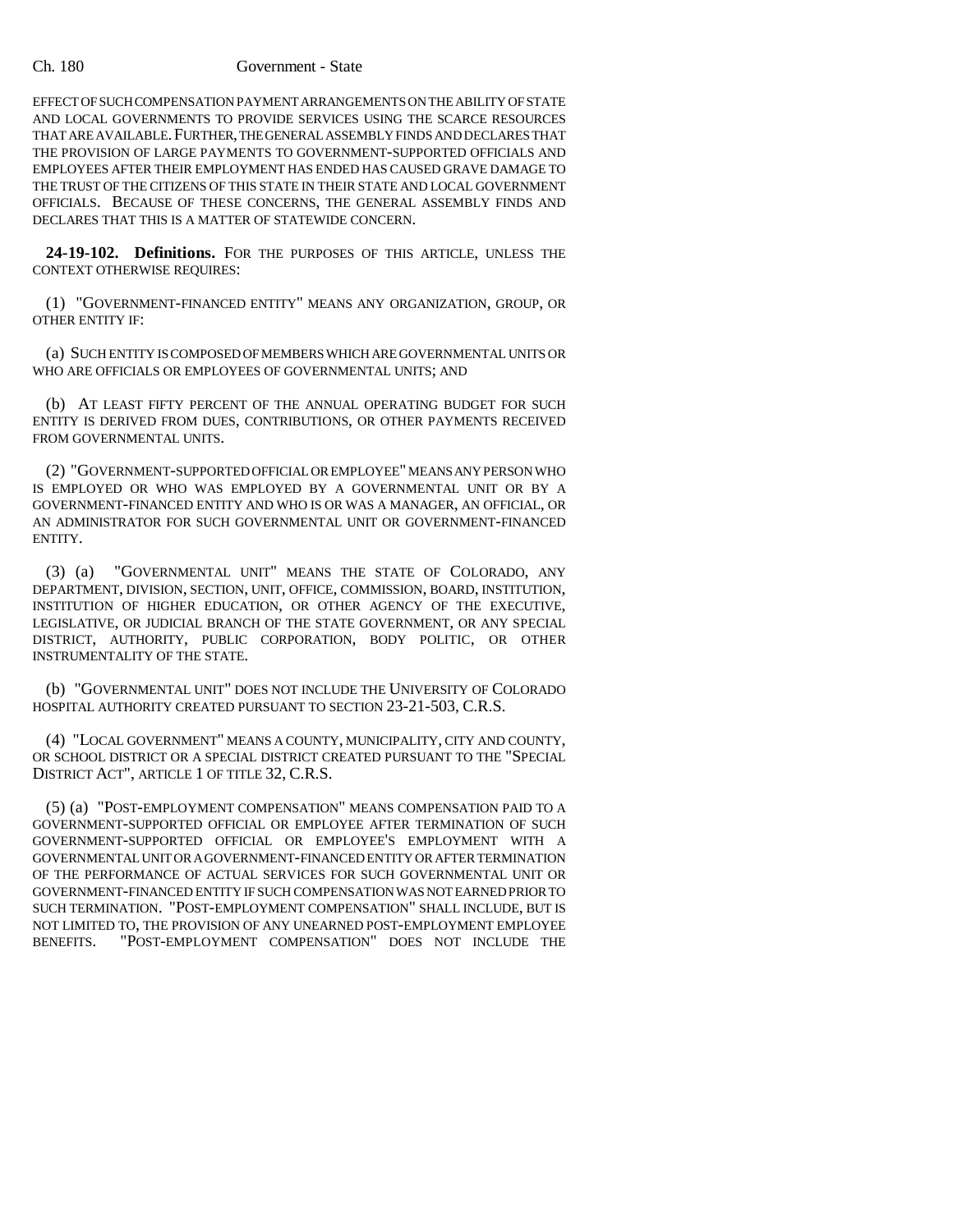## FOLLOWING:

(I) ANY RETIREMENT BENEFITS EARNED BY A GOVERNMENT-SUPPORTED OFFICIAL OR EMPLOYEE DURING THE EMPLOYMENT OF SUCH OFFICIAL OR EMPLOYEE WITH A GOVERNMENTAL UNIT OR GOVERNMENT-FINANCED ENTITY;

(II) ANY PAYMENT MADE AS A PART OF A BONA FIDE EARLY RETIREMENT PROGRAM THAT IS AVAILABLE TO A CLASS OF FIVE OR MORE GOVERNMENT-SUPPORTED OFFICIALS OR EMPLOYEES;

(III) ANY PAYMENTS OF DEFERRED COMPENSATION THAT HAVE BEEN EARNED BY A GOVERNMENT-SUPPORTED OFFICIAL OR EMPLOYEE DURING THE EMPLOYMENT OF SUCH OFFICIAL OR EMPLOYEE WITH A GOVERNMENTAL UNIT OR GOVERNMENT-FINANCED ENTITY;

(IV) ANY WORKERS' COMPENSATION PAYMENT; OR

(V) ANY UNEMPLOYMENT COMPENSATION PAYMENT.

(b) THE TERM "POST-EMPLOYMENT COMPENSATION" INCLUDES ANY RETIREMENT BENEFITS OR ANY PAYMENTS OF DEFERRED COMPENSATION TO BE PAID INTO A RETIREMENT FUND OR DEFERRED COMPENSATION PLAN AFTER TERMINATION OF PERFORMANCE OF ACTUAL SERVICES IN THE USUAL COURSE OF SAID EMPLOYMENT. THE PROHIBITION OF POST-EMPLOYMENT COMPENSATION IS INTENDED TO ELIMINATE ANY EMPLOYMENT CONTRACT PROVISION THAT BINDS THE EMPLOYER TO MAKE PAYMENTS INTO A RETIREMENT FUND OR DEFERRED COMPENSATION PROGRAM AFTER TERMINATION OF PERFORMANCE OF ACTUAL SERVICES. SAID PROHIBITION IS NOT INTENDED TO FORBID THE RECEIPT OF BENEFITS OR PAYMENTS EARNED DURING ACTUAL PERFORMANCE OF SERVICES IF THESE BENEFITS OR PAYMENTS ARE TO BE CREDITED TO OR RECEIVED BY THE EMPLOYEE AFTER TERMINATION OF ACTUAL PERFORMANCE OF SERVICES.

**24-19-103. Prohibition against post-employment compensation - exception.** (1) EXCEPT AS PROVIDED IN SUBSECTION (2) OF THIS SECTION, NOTWITHSTANDING ANY OTHER PROVISION OF LAW TO THE CONTRARY, NO GOVERNMENTAL UNIT OR GOVERNMENT-FINANCED ENTITY SHALL PAY POST-EMPLOYMENT COMPENSATION TO ANY GOVERNMENT-SUPPORTED OFFICIAL OR EMPLOYEE.

(2) (a) AT THE OPTION OF THE APPOINTING AUTHORITY FOR ANY GOVERNMENT-SUPPORTED OFFICIAL OR EMPLOYEE, SUCH OFFICIAL OR EMPLOYEE MAY BE PROVIDED POST-EMPLOYMENT COMPENSATION THAT CONSISTS OF THE PAYMENT OF UP TO A MAXIMUM OF THREE MONTHS OF SALARY FOR SUCH OFFICIAL OR EMPLOYEE AND THE PROVISION OF UP TO A MAXIMUM OF THREE MONTHS OF EMPLOYEE BENEFITS FOR SUCH OFFICIAL OR EMPLOYEE. NO POST-EMPLOYMENT COMPENSATION SHALL BE PROVIDED OTHER THAN CASH PAYMENTS AND THE PROVISION OF EMPLOYEE BENEFITS. POST-EMPLOYMENT COMPENSATION MAY BE APPROVED AND PROVIDED ONLY IF THE GOVERNMENT-SUPPORTED OFFICIAL OR EMPLOYEE WHO IS TO RECEIVE SUCH COMPENSATION WAS EMPLOYED BY THE GOVERNMENTAL UNIT OR GOVERNMENT-FINANCED ENTITY FOR LESS THAN FIVE YEARS.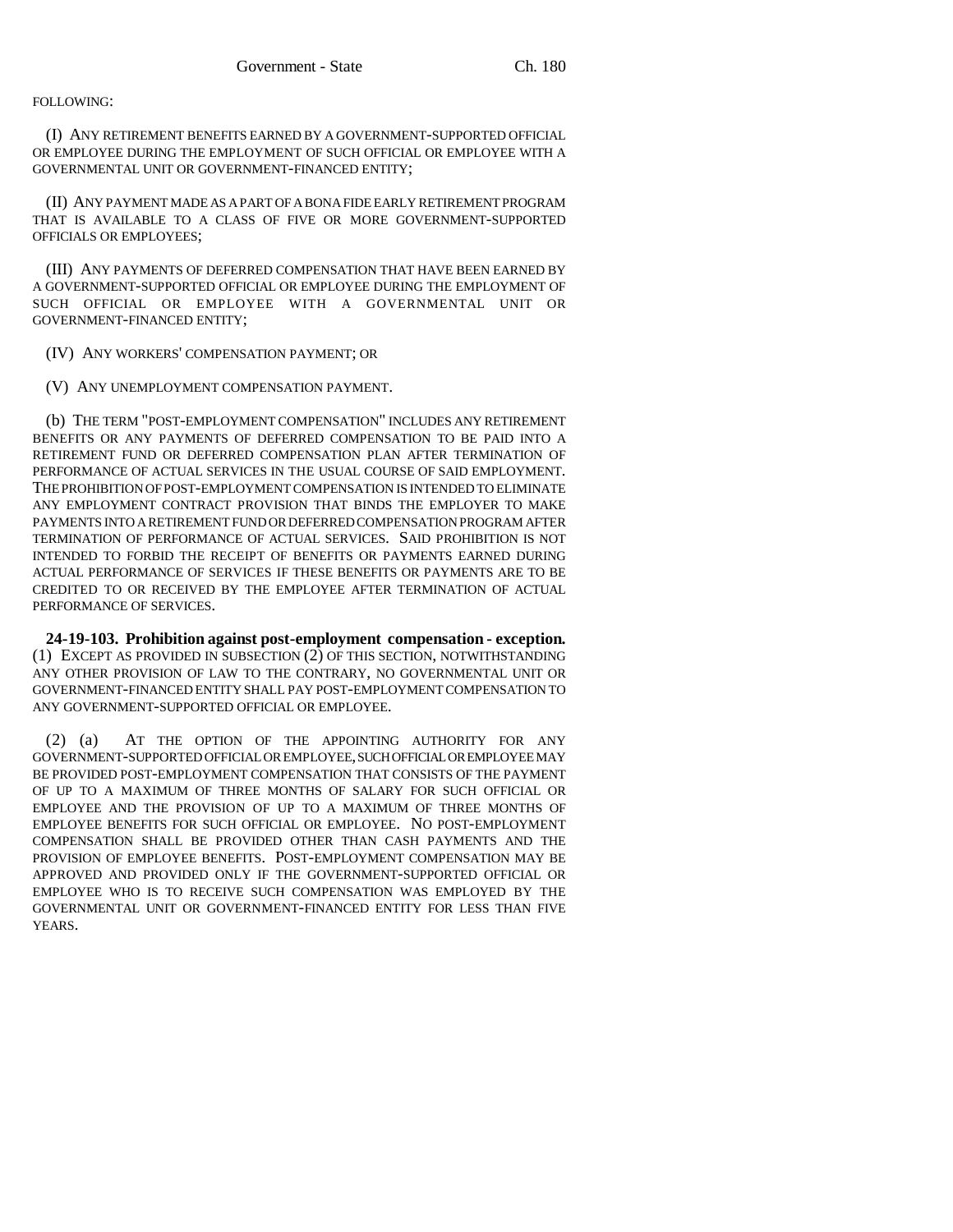#### Ch. 180 Government - State

(b) POST-EMPLOYMENT COMPENSATION MAY BE PROVIDED TO ANY GOVERNMENT-SUPPORTED OFFICIAL OR EMPLOYEE ONLY IF THE APPOINTING AUTHORITY FOR THE OFFICIAL OR EMPLOYEE TAKES POSITIVE ACTION TO APPROVE SUCH COMPENSATION. THE PROVISIONS OF THIS SUBSECTION (2) SHALL NOT BE CONSTRUED TO AUTHORIZE ANY EMPLOYMENT CONTRACT TERM REQUIRING THE PROVISION OF POST-EMPLOYMENT COMPENSATION IN VIOLATION OF THE PROVISIONS OF SECTION 24-19-104. POST-EMPLOYMENT COMPENSATION PAYMENTS SHALL BE SOLELY THE OPTION OF THE APPOINTING AUTHORITY FOR A GOVERNMENT-SUPPORTED OFFICIAL OR EMPLOYEE AND NO OFFICIAL OR EMPLOYEE SHALL BE ENTITLED TO OR HAVE ANY RIGHT TO RECEIVE ANY POST-EMPLOYMENT COMPENSATION.

**24-19-104. Terms of employment contracts - public inspection.** (1) IF ANY GOVERNMENTAL UNIT OR GOVERNMENT-FINANCED ENTITY ENTERS INTO AN EMPLOYMENT CONTRACT OR EMPLOYMENT CONTRACT EXTENSION WITH A GOVERNMENT-SUPPORTED OFFICIAL OR EMPLOYEE, SUCH EMPLOYMENT CONTRACT OR EMPLOYMENT CONTRACT EXTENSION SHALL CONTAIN TERMS THAT CLEARLY STATE THAT:

(a) SUCH EMPLOYMENT CONTRACT IS SUBJECT TO TERMINATION BY EITHER PARTY TO SUCH CONTRACT AT ANY TIME DURING THE TERM OF SUCH CONTRACT AND THAT SUCH OFFICIAL OR EMPLOYEE SHALL BE DEEMED TO BE AN EMPLOYEE-AT-WILL; AND

(b) NO COMPENSATION, WHETHER AS A BUY-OUT OF THE REMAINING TERM OF THE CONTRACT, AS LIQUIDATED DAMAGES, OR AS ANY OTHER FORM OF REMUNERATION, SHALL BE OWED OR PAID TO SUCH GOVERNMENT-SUPPORTED OFFICIAL OR EMPLOYEE UPON OR AFTER THE TERMINATION OF SUCH CONTRACT EXCEPT FOR COMPENSATION THAT WAS EARNED PRIOR TO TERMINATION PRORATED TO THE DATE OF TERMINATION.

(2) IF ANY GOVERNMENTAL UNIT OR GOVERNMENT-FINANCED ENTITY ENTERS INTO AN EMPLOYMENT CONTRACT OR EMPLOYMENT CONTRACT EXTENSION WITH ANY GOVERNMENT-SUPPORTED OFFICIAL OR EMPLOYEE ON OR AFTER JULY 1, 1993, SUCH GOVERNMENTAL UNIT OR GOVERNMENT-FINANCED ENTITY SHALL MAKE THE TERMS OF SUCH CONTRACT AVAILABLE TO THE PUBLIC FOR INSPECTION AND COPYING DURING REGULAR BUSINESS HOURS.

(3) THE PROVISIONS OF THIS SECTION SHALL NOT BE INTERPRETED TO AUTHORIZE THE TERMINATION OF ANY GOVERNMENT-SUPPORTED OFFICIAL OR EMPLOYEE FOR ANY REASON THAT IS CONTRARY TO APPLICABLE FEDERAL, STATE, OR LOCAL LAW.

(4) (a) NO GOVERNMENTAL UNIT OR GOVERNMENT-FINANCED ENTITY SHALL ENTER INTO AN EMPLOYMENT CONTRACT WITH A GOVERNMENT-SUPPORTED OFFICIAL OR EMPLOYEE OR EXTEND AN EXISTING EMPLOYMENT CONTRACT WITH A GOVERNMENT-SUPPORTED OFFICIAL OR EMPLOYEE IF SUCH EMPLOYMENT CONTRACT OR CONTRACT EXTENSION CONTAINS ANY PROVISIONS THAT ARE INTENDED TO EVADE THE REQUIREMENTS OF THIS ARTICLE. CONTRACTUAL PROVISIONS THAT ARE PROHIBITED UNDER THE PROVISIONS OF SUBSECTION (1) OF THIS SECTION INCLUDE, BUT ARE NOT LIMITED TO, ANY PROVISION THAT ALLOWS A GOVERNMENT-SUPPORTED OFFICIAL OR EMPLOYEE TO EARN AN UNREASONABLY LARGE PORTION OF CONTRACTUAL COMPENSATION DURING THE EARLY STAGES OF THE TERM OF EMPLOYMENT OF SUCH GOVERNMENT-SUPPORTED OFFICIAL OR EMPLOYEE.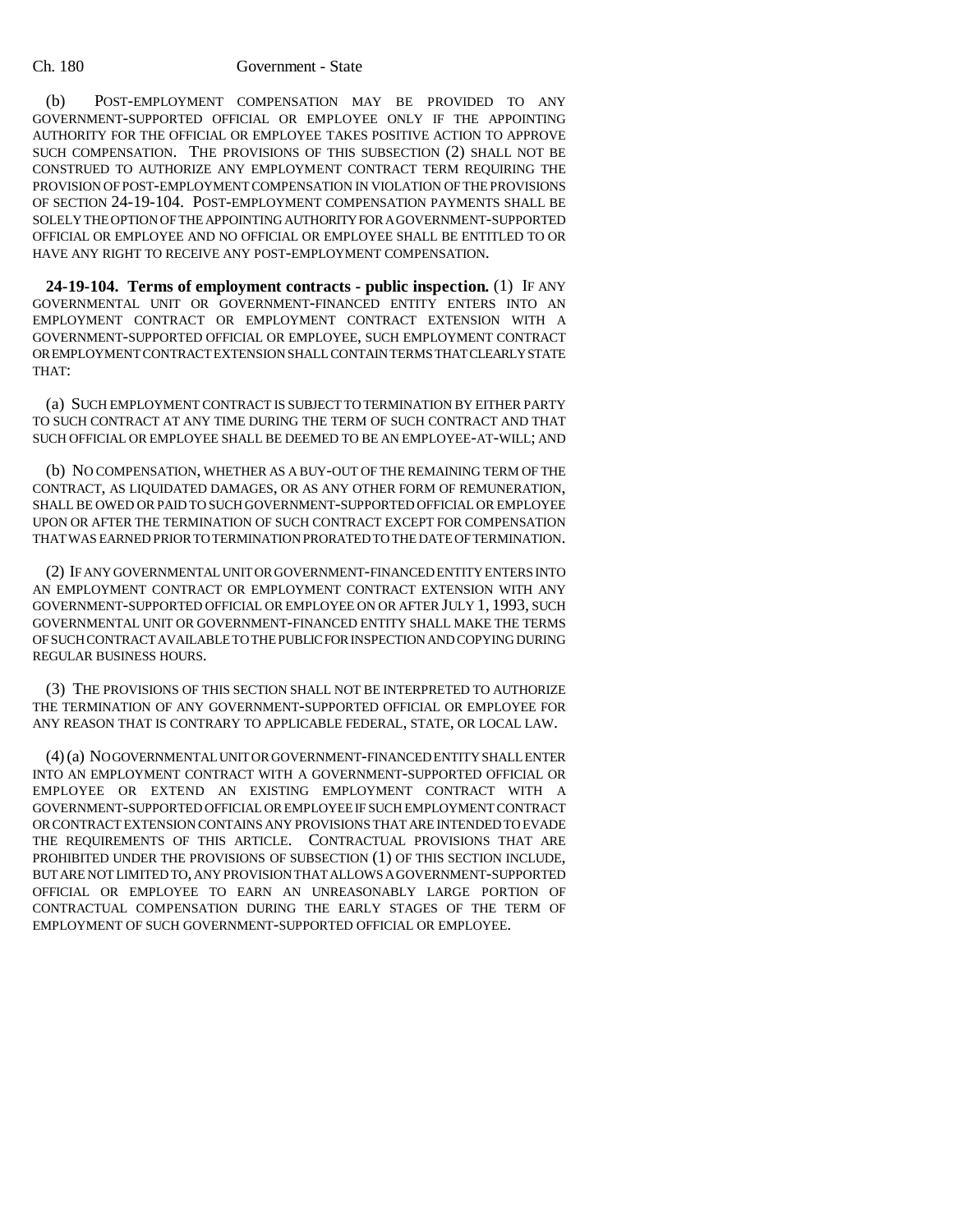(b) THE PROVISIONS OF PARAGRAPH (a) OF THIS SUBSECTION (4) SHALL NOT BE INTERPRETED TO PROHIBIT THE REIMBURSEMENT OF ANY ACTUAL RELOCATION EXPENSES OF GOVERNMENT-SUPPORTED OFFICIALS OR EMPLOYEES OR THE PAYMENT OF REASONABLE INCENTIVES FOR ACCEPTING EMPLOYMENT TO GOVERNMENT-SUPPORTED OFFICIALS OR EMPLOYEES.

**24-19-105. Settlement agreements - public inspection.** (1) NOTWITHSTANDING ANY OTHER LAW TO THE CONTRARY, IF ANY SETTLEMENT AGREEMENT BETWEEN A GOVERNMENTAL UNIT OR GOVERNMENT-FINANCED ENTITY AND A GOVERNMENT-SUPPORTED OFFICIAL OR EMPLOYEE SETTLES ANY EMPLOYMENT DISPUTE BETWEEN SUCH PARTIES AND INVOLVES THE PAYMENT OF ANY COMPENSATION TO SUCH OFFICIAL OR EMPLOYEE AFTER THE TERM OF EMPLOYMENT OF SUCH OFFICIAL OR EMPLOYEE HAS ENDED, INFORMATION REGARDING ANY AMOUNTS PAID OR BENEFITS PROVIDED UNDER SUCH SETTLEMENT AGREEMENT SHALL BE A MATTER OF PUBLIC RECORD. ANY GOVERNMENTAL UNIT OR GOVERNMENT-FINANCED ENTITY THAT IS A PARTY TO SUCH A SETTLEMENT AGREEMENT SHALL MAKE SUCH INFORMATION AVAILABLE FOR PUBLIC INSPECTION AND COPYING DURING REGULAR BUSINESS HOURS.

(2) THE PROVISIONS OF SUBSECTION (1) OF THIS SECTION SHALL APPLY TO:

(a) ANY SETTLEMENT AGREEMENT ENTERED INTO ON OR AFTER JULY 1, 1993; AND

(b) ANY SETTLEMENT AGREEMENT ENTERED INTO PRIOR TO JULY 1, 1993, IF NO OTHER PROVISION OF LAW WOULD PROHIBIT PUBLIC DISCLOSURE OF THE PROVISIONS OF SUCH SETTLEMENT AGREEMENT.

**24-19-106. Existing employment contracts - contract extensions.** THE PROVISIONS OF THIS ARTICLE SHALL NOT APPLY TO ANY EMPLOYMENT CONTRACT WHICH WAS IN EXISTENCE BEFORE JULY 1, 1993; EXCEPT THAT THE PROVISIONS OF THIS ARTICLE SHALL APPLY TO ANY EXTENSION OF AN EXISTING CONTRACT IF SUCH CONTRACT DOES NOT CONTAIN ANY TERM WHICH WOULD PROHIBIT THE APPLICATION OF THE PROVISIONS OF THIS ARTICLE TO SUCH CONTRACT EXTENSION.

**24-19-107. Open records.** IF A GOVERNMENTAL UNIT IS REQUIRED UNDER THE PROVISIONS OF THIS ARTICLE TO MAKE ANY EMPLOYMENT CONTRACTS OR ANY INFORMATION REGARDING AMOUNTS PAID OR BENEFITS PROVIDED UNDER ANY SETTLEMENT AGREEMENTS AVAILABLE TO THE PUBLIC, SUCH EMPLOYMENT CONTRACTS OR INFORMATION SHALL BE DEEMED TO BE PUBLIC RECORDS, AS SUCH TERM IS DEFINED IN SECTION 24-72-202 (6), AND SHALL BE SUBJECT TO THE PROVISIONS OF PART 2 OF ARTICLE 72 OF THIS TITLE.

**24-19-108. Exceptions.** (1) THE PROVISIONS OF THIS ARTICLE SHALL NOT APPLY TO THE FOLLOWING:

(a) ANY EMPLOYEE EMPLOYED BY THE STATE GOVERNMENT OR ANY OTHER GOVERNMENTAL UNIT WHO IS TO HOLD HIS OR HER POSITION OF EMPLOYMENT DURING EFFICIENT SERVICE OR UNTIL REACHING RETIREMENT AGE UNDER AN EMPLOYMENT SYSTEM DENOMINATED AS CIVIL SERVICE, CLASSIFIED SERVICE, OR ANY SIMILAR EMPLOYMENT SYSTEM CLASSIFICATION;